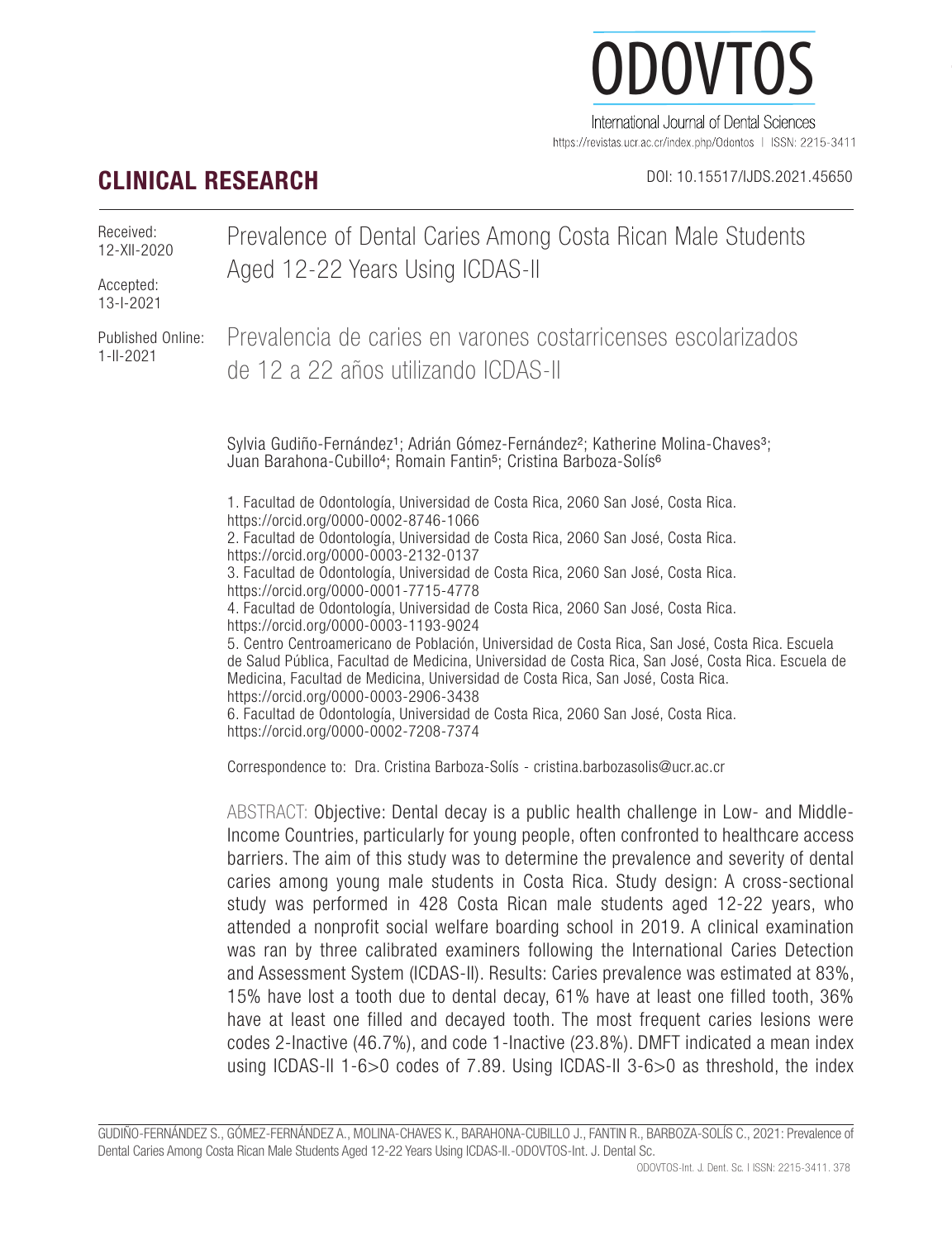decreases to 3.94. Finally, the lower and upper first permanent molars were found to be the most affected teeth. Conclusions: Dental caries experience represents a significant public health burden in young people, requiring better access to public dental healthcare.

KEYWORDS: ICDAS-II; Prevalence; Dental caries; Dental experience; DMFT; Adolescents; Young people; Costa Rica; Low-and Middle-Income Country.

RESUMEN: Objetivo: La caries dental continúa siendo uno de los grandes desafíos de salud pública en los países de ingresos bajos y medios, en particular para los jóvenes, que a menudo se enfrentan a barreras de acceso a la atención médica y odontológica. El objetivo de este estudio es determinar la prevalencia y severidad de la caries dental entre jóvenes estudiantes varones en Costa Rica. Diseño del estudio: se realizó un estudio transversal con 428 estudiantes varones costarricenses de entre 12 y 22 años, que asistieron a un internado de asistencia social sin fines de lucro llamado Ciudad de los Niños en 2019. Tres examinadores calibrados realizaron un examen clínico siguiendo el Sistema Internacional de Detección y Evaluación de Caries. (ICDAS-II). Resultados: La prevalencia de caries se estimó en 83%, el 15% ha perdido un diente debido a caries dental, el 61% tiene al menos un diente obturado, el 36% tiene al menos un diente obturado y con caries. Las lesiones de caries más frecuentes fueron los códigos 2-Inactivo (46,7%) y el código 1-Inactivo (23,8%). CPOD indicó un índice medio utilizando códigos ICDAS-II 1-6>0 de 7,89. Usando ICDAS-II 3-6>0 como umbral, el índice disminuye a 3,94. Finalmente, los primeros molares permanentes inferiores y superiores resultaron ser los dientes más afectados. Conclusiones: La experiencia de la caries dental representa una carga de salud pública significativa en los jóvenes, que requiere un mejor acceso a la atención médica dental pública.

PALABRAS CLAVE: ICDAS-II; Prevalencia; Caries dental; Experiencia dental; CPOD; adolescentes; Jóvenes; Costa Rica; País de ingresos bajos y medios.

# INTRODUCTION

Dental caries is a multifactorial disease, showing the interrelation between biological and social factors (1). Biologically, dental caries is characterized by a dysbiotic process produced when the dental biofilms move from a balanced and diverse microorganism of low cariogenicity, to a high cariogenicity population of microorganisms (2). This can result in an increased production of organic acids, promoting a hard tissue net mineral loss. The first carious lesion is not clinically visible, nevertheless, if the intraoral buffer mechanisms do not break the demineralization process, it can continue to a incipient enamel lesion (3).

Socially, more than a half of the world's population is affected by untreated oral conditions (4), being caries in permanent teeth the most prevalent condition evaluated between 1990 to 2015 (5). Additionally, dental decay touches primarily the most disadvantage populations (6),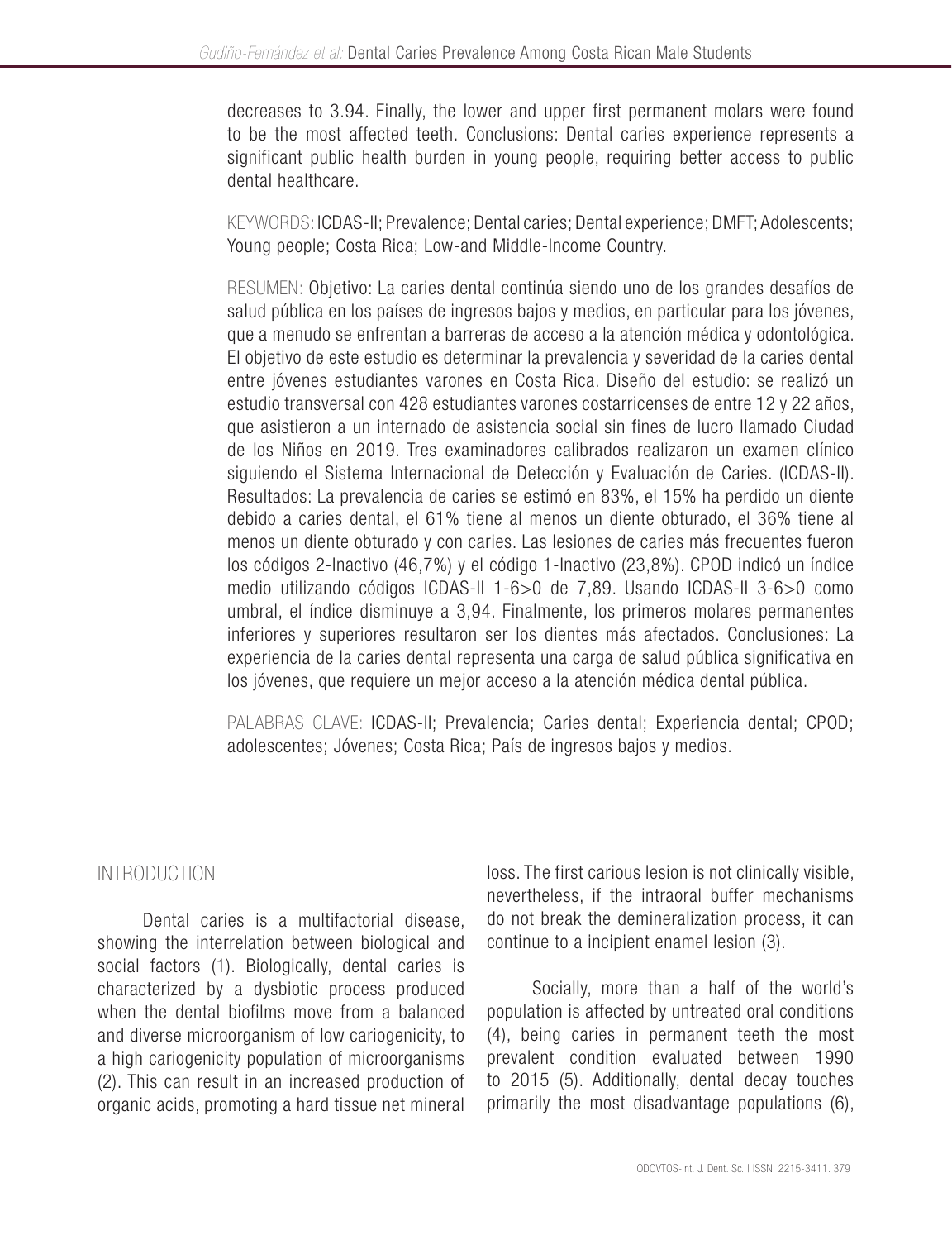showing a strong social gradient, both between and within countries (7,8). Thus, it continues to represent a public health challenge, particularly for low- and middle-income countries (LMIC's) (9). Previous studies have shown that dental caries prevalence is increasing in the developing world (9), particularly due to the growing availability and consumption of industrialized sugars (10).

Another limitation regarding LMIC's, is the lack of reliable information, especially in specific risk population subgroups. This is particularly the case for adolescents and young adults. A 2019 WHO & UNICEF report on youth health stated that "most countries do not know the magnitude of the disease burden, health needs and barriers to services" (11). Indeed, compared to other range age, studies in young people remain rare (12) and are conducted mainly in high income countries. Evidence from industrialized economies have shown that, while the prevalence of untreated caries lesions and the number of decayed, filled, or missing teeth (known as caries experience) have been, in average, declining in children (13) and adolescents (14), this progress has been accompanied by an increase of the social gradient of inequality (15). However, limited information is available regarding dental caries prevalence in Latin American young people, with the exception of Brazil (16). Two previous studies have assessed dental decay in young individuals in Costa Rica. One of them was conducted in 1986, and focused on access to health care (17). The second one (2017), evaluated dental caries in 201 children and adolescents in government's foster-care institutions (18). Costa Rica's last representative survey was conducted in 1999, among 12-year-old (19), reporting a caries experience prevalence of 71.9%, and a mean number of Decayed / Filled / Filled and Decayed / Missed for dental caries (DMFT -WHO) (20) of 2.46 (19).

Costa Rica has a national health care system, constitutionally conceptualized as universal, mandatory and solidarity for all citizens (21). Although, the health system includes some aspects of dental health, it remains quite limited. For instance, WHO estimations from 2013, indicated that only 600 state-employed dentists were in charge of attending all public dental needs in the country (22). These leaves the great majority of dental services to private practice (23), since we account for nearly 5446 dentists in Costa Rica, for a variable dentists-to-population ratio of 11 for 10000 inhabitants (24), doubling the average density in the Organization for Economic Cooperation and Development (OECD) member countries (6.1/10000 inhabitants). Disadvantaged Costa Ricans, and particularly young people, are often excluded from the universal health coverage (11), increasing their vulnerability.

This study aims to assess the prevalence and severity of dental caries among Costa Rican male students aged 12-22 years using ICDAS-II. This is the first study conducted exclusively in young students using a standardized caries indicator in Costa Rica, and could be useful to better implement and guide future public dental health policies and interventions.

# **METHODS**

# STUDY DESIGN AND PARTICIPANTS

A cross-sectional study was performed using data from Costa Rican male students aged 12-22 years, who attend a nonprofit social welfare school run by the Order of Augustinian Recollects called "Ciudad de los Niños" (Children's City). This organization was originally created to receive street children, coming from urban and rural areas, such as, indigenous areas, or those whose parents cannot take care of them. The institution functions as a boarding school, and receives partial financial support by the Costa Rican government, allowing students to receive an economic incentive during the academic cycle and technical capacitation in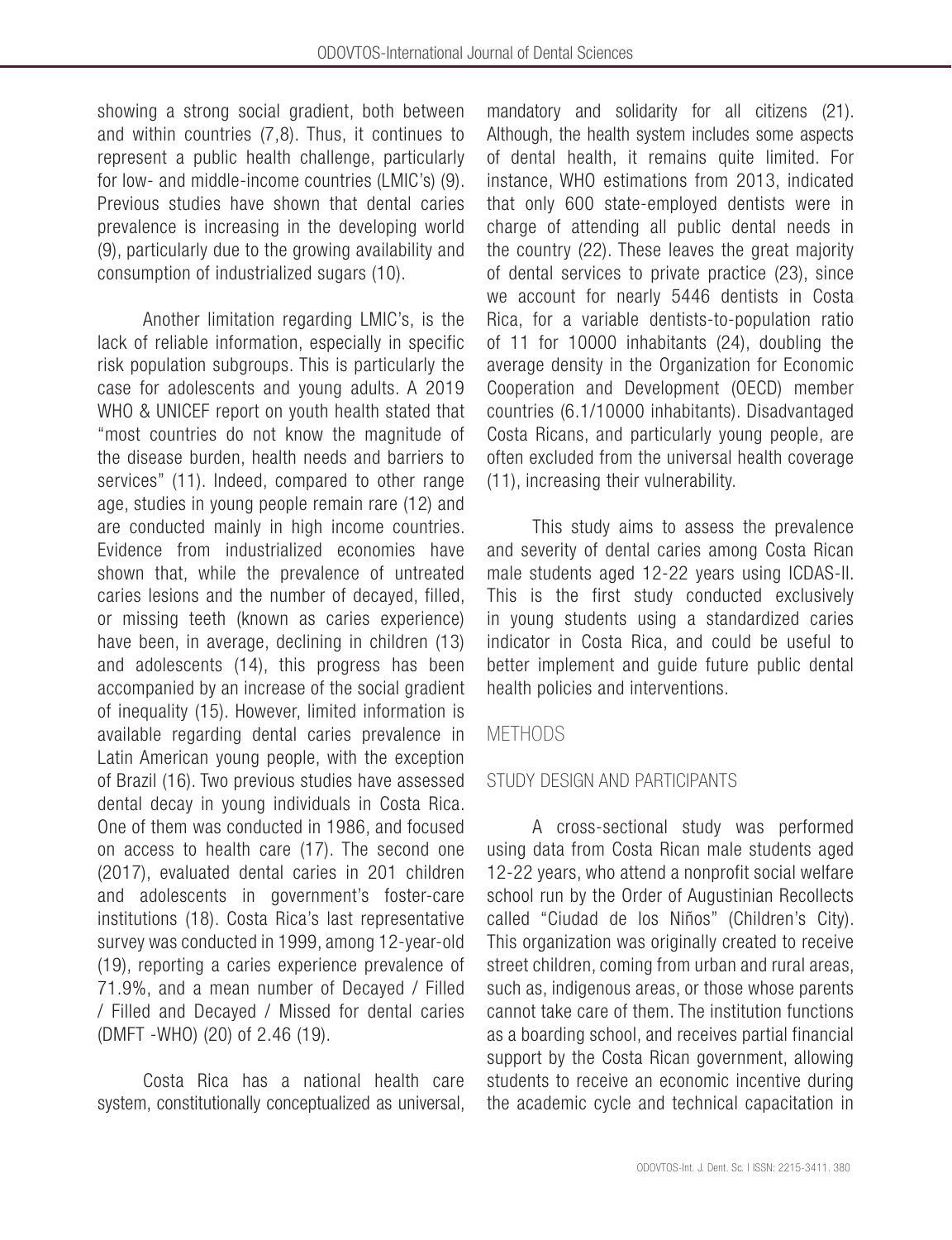automotive mechanics, electromechanics, precision mechanics and agroindustry.

All teenage high school students without orthodontic appliances were invited to participate in the study, representing an initial population of 499 persons in 2019. Thirty-one persons decided not to participate in the study, forty were excluded, either for orthodontic reasons or because they were not present at the moment of data collection  $(N=71)$ . The final sample size included 428 persons, representing 86% of the original population.

Data collection was carried out during two weeks in February 2019 on site. Previous to the clinical examination, participants were asked to clean their teeth with a new tooth brush under supervision. Dental school students reinforce individual dental brushing and flossing to ensure that tooth surfaces were clean. The participants completed a self-reported questionnaire and were clinically examined for caries detection using three portable dental units, equipped with individual lamps. The examination was performed at the same hours in the morning in a well-ventilated and well-illuminated large room. The examiners systematically dyed the dental surfaces with sterile gauze, and performed dental examination using a sterile mouth mirror. All instruments used were sterilized following the infections protocol control of the University of Costa Rica Dentistry Faculty, using external and internal controls in each cycle of sterilization. The subjects with dental emergencies were immediately referred to the Dentistry Faculty for the needed dental care.

# ICDAS SYSTEM AND RESEARCHER'S CALIBRATION

The clinical data was collected following the International Caries Detection and Assessment System (ICDAS-II), derived from the International Caries Classification and Management System ICCMS (25). The system has been recommended for clinical practice, research and development of public health programs. ICDAS-II allows a clinical and visual method for caries detection from the earliest states, allowing an assessment of both severity and level of activity of the caries lesions. It comprises 7 codes according to the caries lesion severity, being code 1 the first clinical observed change of disturbance in the enamel, and 7 the most severe caries lesion (Table 1) (26). ICDAS-II is considered as a robust scoring system to assess the severity and activity of coronal caries lesions, showing a strong correlation with histology, and allows a substantial level of reproducibility and accuracy for assessing primary coronal caries lesions (16). When including the level of activity (27), two additional codes were added for codes 1 and 2 (1 active, 1 inactive / 2 active, 2 inactive) (Table 1). The WHO 11.5 metallic ball- ended probe was only used in case of a diagnostic uncertainty.

Mesial and distal surfaces were not systematically recorded, since the clinical examination was only based on the examiner's observations, and a radiographic study was not ran.

Three examiners (KMC, SGF, AGF) were previously calibrated on ICDAS, and underwent a recalibration process with the University of Bergen, Norway given by a professor in Pediatric Dentistry. Timepoint 1: the three examiners underwent a theoretical training session according to ICDAS II criteria. The examiners underwent a laboratory practice session with clinical pictures and previously diagnosed extracted teeth affected by different degrees of caries severity. Then, the clinical calibration exercises took place and the scoring results of each examiner were compared to the gold standard. This part of the calibration process was performed during a time period of a week. Timepoint 2: Finally, 10 days later a re-assessment of some clinical pictures and results of the children caries exam by surfaces of each examiner were compared with those previously achieved at Timepoint 1. Test 1 (inter-examiner) showed a mean weighted Cohen's kappa of 0.84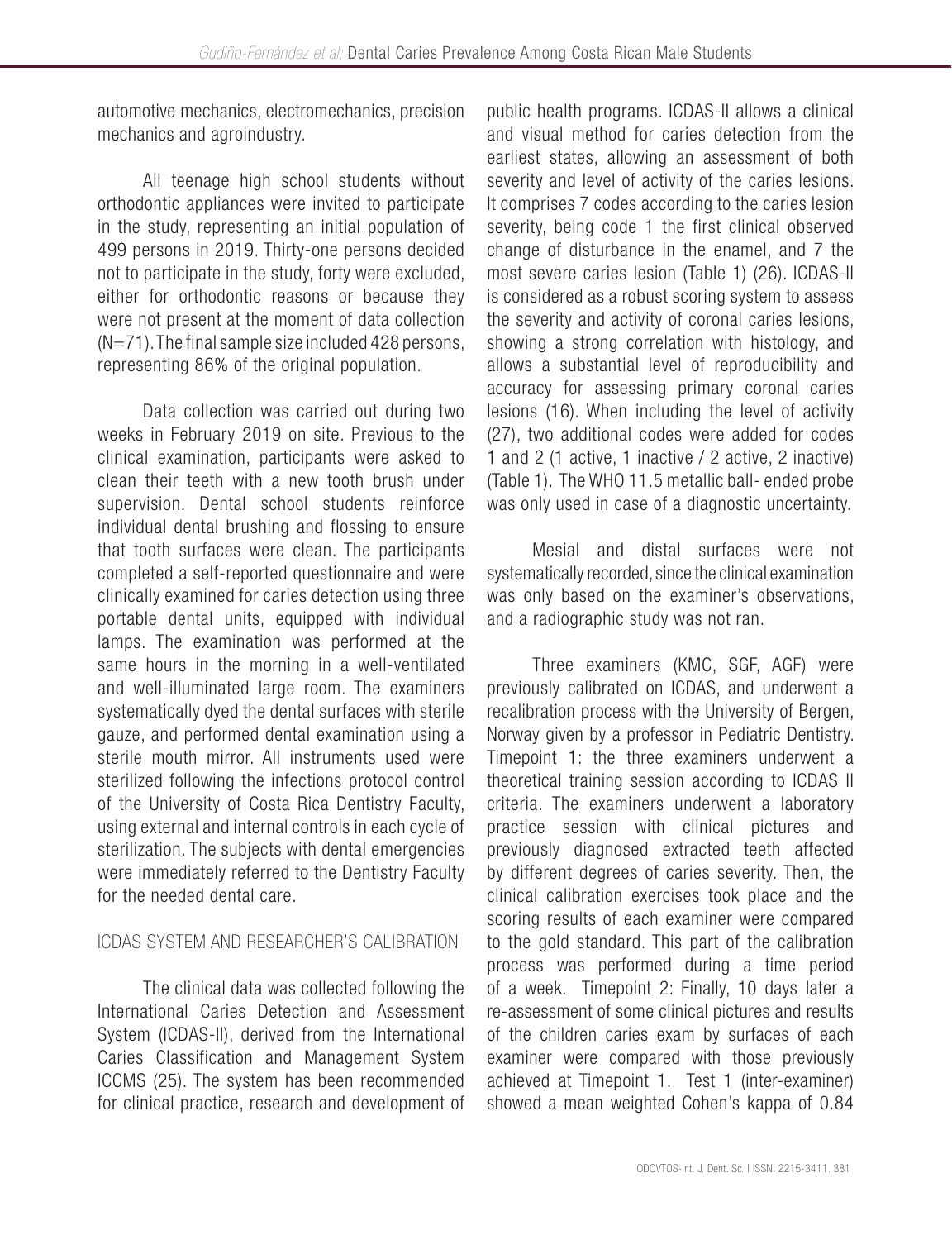(individual weighted Cohen's kappa: KMC: 0.85, SGF: 0.82, AGF: 0.84). The mean weighted Cohen's kappa for Test 2 (intra-examiner) was 0.90 (individual weighted Cohen's kappa: KMC:0.94, SGF:0.81, AGF:0.97).

# ETHICS AND DATA

Written informed consent was obtained from the boarding school Principal, as the general proxy and legal representative of all students. Participants read and signed the informed consent form and to ensure the wiliness and autonomy to participate in the study, voluntary abstention was considered for exclusion. A second written informed consent was completed by each participant directly, for both minors and adults. The ethical approval was given by the Institutional Science and Ethics Committee of the University of Costa Rica (VI-5629-CEC-0008-2018), in conformity to recognized international standards, the Declaration of Helsinki and according to the national law of biomedical research.

# MEASUREMENTS

# *PREVALENCE OF DENTAL CARIES EXPERIENCE IN THE SAMPLE*

Represents the percentage of the population with untreated caries lesions, filled, decayed, lost and healthy. Prevalence of dental caries experience was calculated dividing the total number teeth filled / filled & decayed / decayed / lost by the total number of participants (428).

The statistical unit used is the individual (Table 2).

# *PREVALENCE OF DENTAL CARIES EXPERIENCE ACCORDING TO TOTAL TEETH*

Represents the percentage of the total number of teeth filled / filled & decayed / decayed / lost, divided by the total of theoretical teeth that should be present (28 teeth per person, excluding 68 temporary teeth). The statistical unit used is the tooth (Table 3).

# *PREVALENCE OF DENTAL CARIES IN THE TEETH SAMPLE USING ICDAS*

Classification according to the caries severity and caries level of activity, using the ICDAS codes (see Table 1 and Table 4).

# *MOST AFFECTED TEETH*

We assessed highest caries experience by teeth (Table 5).

*MEAN NUMBER OF DECAYED, MISSING, AND FILLED PERMANENT TEETH (MEAN DMFT) IN THE SAMPLE* 

The mean number of DMFT is the sum of individual DMFT values divided by the sum of the population.

We calculated the DMFT indicator following the WHO recommendations (taking into account only cavitated caries lesions) and taking the ICDAS codes as threshold (taking into account incipient caries lesions) (Table 6).

# STATISTICAL ANALYSES

Descriptive statistics were carried out using STATA V14.

# RESULTS

Table 1 presents the description if ICDAS codes used in this study. Table 2 shows the results of the prevalence of dental caries experience in the sample. This study examined 428 young male students aged 12-22 with mean age of 15 years old. The total average prevalence of dental caries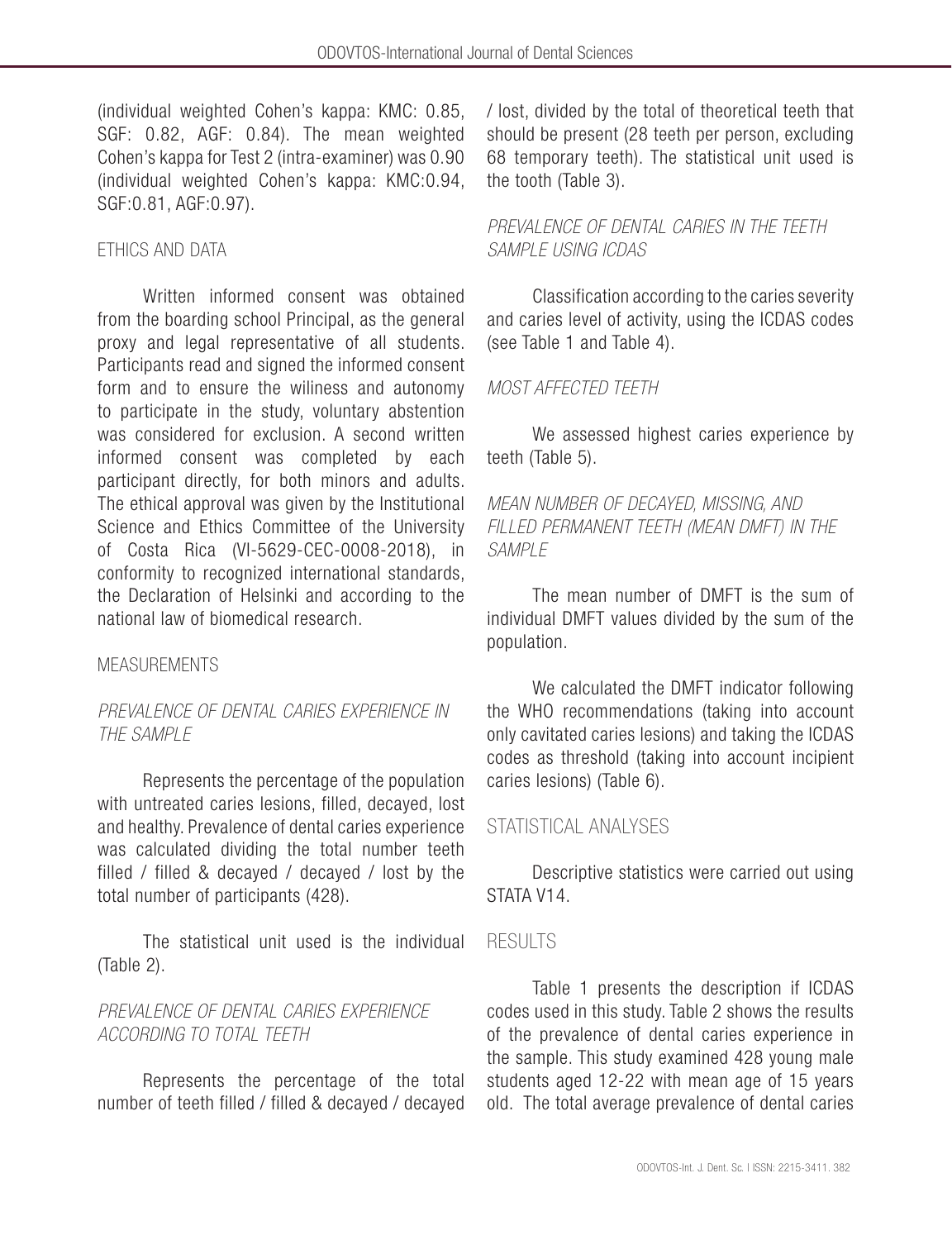was found to be 83%, 15% of the study sample have lost a tooth due to dental decay, 61% of the sample have at least one filled tooth, 36% of the population have at least one filled and decayed tooth, 4% of the population have at least 1 missing tooth for causes other than dental caries Finally, 6% of the population was classified as completely "healthy", having all their teeth classified as sound. Table 2 also shows the prevalence by age range, being those in the 18-22 category the most affected by all the caries experience assessed.

Table 3 shows the prevalence of dental caries experience taking as a statistic unite the tooth. In total 11984 teeth were examined; temporary teeth were excluded from the analyses (n=84). The final sample represented 11916 permanent teeth, of which, 71.4% were classified as sound, 8.2% filled, 2.1% filled and decayed, 17.0% decayed, 1.0% absent due to caries, and 0.2% were lost for other reasons than caries. On average, from 28 teeth present in the mouth, 8.3 had some kind of caries experience.

Table 4 indicate the prevalence of dental caries using ICDAS classification. The most frequent caries lesion found in the sample is codes 2-Inactive (46.7%), followed by code 1-Inactive (23.8%). In general, codes 1 and 2 represent the large majority of dental decay observed in the sample, counting for 83% of all dental caries lesions. The most severe caries lesions found are also the least frequent (code 5: 5.6% and code 6: 0.9%).

Table 5 shows the impact of dental experience according to two-digit notation codes for the adult dentition based on the World Dental Federation (FDI) nomenclature (28). The group of teeth more impacted by caries experience are the lower and upper first permanent molars in the next order: 46 (79.8%), 36 (78.9%), 16 (69.6%) and 26 (69%), followed by the second lower and upper permanent molars of each arch: 37 (62.9%), 47 (58.4), 27 (47.9%) and 17 (43.2%). The third group of teeth more impacted are the first upper premolars: 24 (36.7%), 14 (34.9%), followed by the lower second premolars: 45 (30%), 35 (26.5%). The least impacted are the lower permanent incisors.

Table 6 presents the DMFT-WHO indicator calculated using ICDAS codes. According to WHO, the criteria to record carious crown is "an unmistakable cavity, undermined enamel, or a detectably softened floor or wall" (29). The equivalency point between these two systems was at score 3 of the ICDAS II in this particular study. If we use the code 3 to identified only cavitated caries, DMFT indicator drops to 3.94 from 7.89, mean index considering a caries lesion from ICDAS code 1.

Table 7 shows the distribution of the mean number of caries lesions by age according to ICDAS codes 1 to 6 among the studied population, that reflects the natural history of the disease, the higher mean was identified in the 18 years old and over, (11.5;CI [10.3-12.6]), and the lowest mean number in the 12-13-year-old group (6.1; [CI 5.3-6.9]).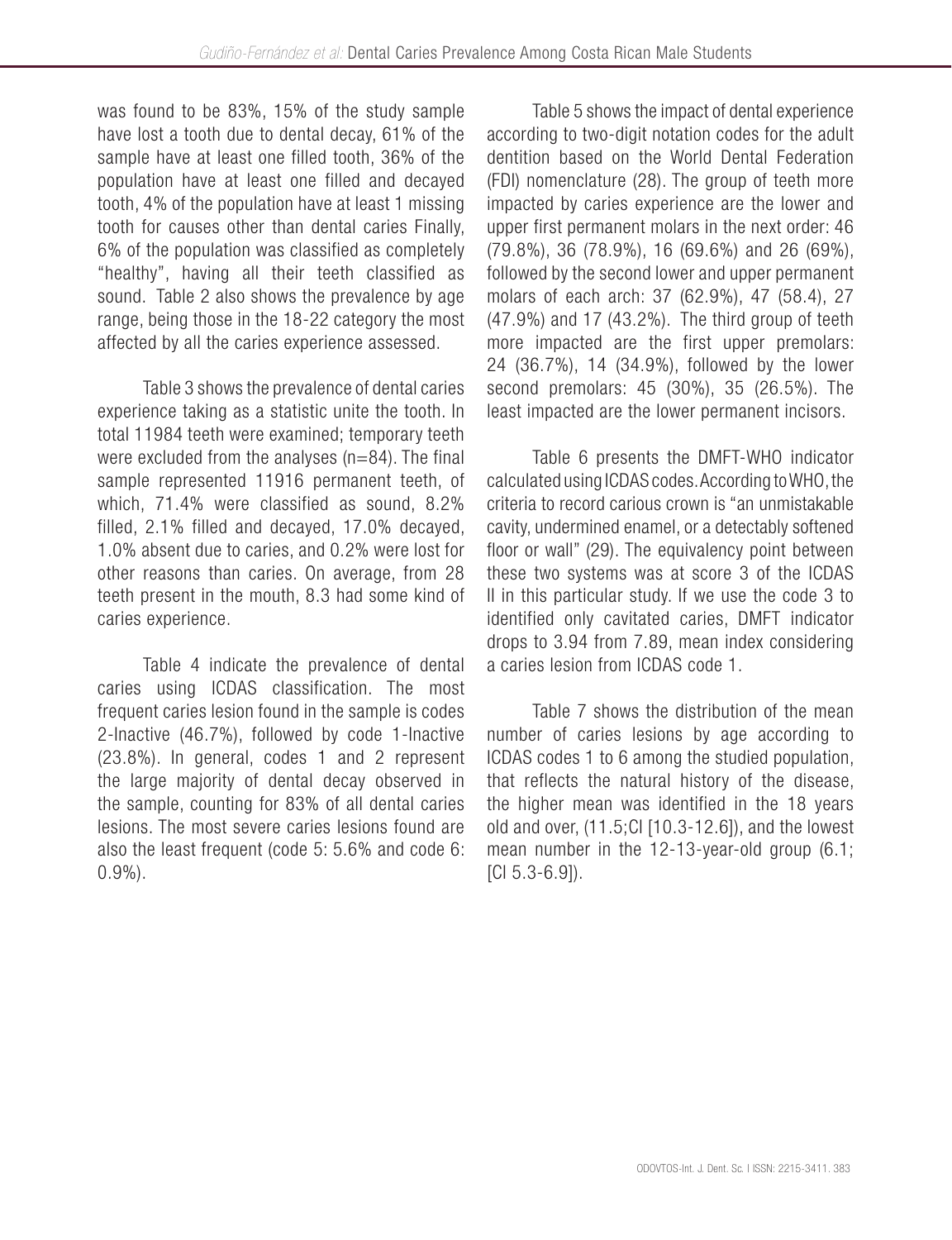|  |  |  | Table 1. ICDAS codes used in the present study. |
|--|--|--|-------------------------------------------------|
|--|--|--|-------------------------------------------------|

| <b>Codes</b>   | <b>Criteria</b>                                                                                                                                                                                                                                                                                                                                                                                                                                                                                                                                                                                                                |
|----------------|--------------------------------------------------------------------------------------------------------------------------------------------------------------------------------------------------------------------------------------------------------------------------------------------------------------------------------------------------------------------------------------------------------------------------------------------------------------------------------------------------------------------------------------------------------------------------------------------------------------------------------|
| $\mathbf{0}$   | Sound tooth surface, no evidence of caries after drying. Surface not restored or sealed (use with the codes for primary<br>caries) (48).                                                                                                                                                                                                                                                                                                                                                                                                                                                                                       |
| 1A             | First Visual Change in Enamel Active Lesion. First visual change in enamel active lesion. Only visible after prolonged drying<br>an opacity or discoloration consistent with demineralization is attributable to an active caries lesion and not consistent with<br>the clinical appearance of sound enamel. When evaluated with the ball-ended probe, feels rough when the tip is moved<br>gently across the surface. Lesion is in a dental biofilme stagnation area, with presence of gingival swelling and redness,<br>bleeding caused by a careful probing of the gingival margin (49-51).                                 |
| 11             | 1I First Visual Change in Enamel Inactive Lesion. When seen wet there is no evidence of any change in color attributable<br>to carious activity, but after prolonged air drying a carious opacity (white or brown lesion) is visible, and it is not consistent<br>with the clinical appearance of sound enamel. Feels hard and smooth when the tip of the ball-ended probe is moved gently<br>across the surface. The caries lesion can be located at some distance from the gingival margin, or with the absence of<br>gingival swelling and redness, or bleeding caused by a careful probing of the gingival margin (49-51). |
| 2A             | Distinct Visual Change in Enamel when Viewed Wet Active Lesion. There is a carious opacity or discoloration that is not<br>consistent with the clinical appearance of sound enamel, opaque with loss of luster, feels rough when the tip of the<br>ball-ended probe is moved gently across the surface. Lesion is in a dental biofilme stagnation area, with presence of<br>gingival swelling and redness, bleeding caused by a careful probing of the gingival margin (49-51).                                                                                                                                                |
| 21             | Distinct Visual Change in Enamel when Viewed Wet Inactive Lesion<br>There is a carious opacity or discoloration that is not consistent with the clinical appearance of sound enamel, surface<br>is whitish, brownish or black. Enamel may be shiny and feels hard and smooth when the tip of the ball- ended probe is<br>moved gently across the surface. For smooth surfaces, the caries lesion can be located at some distance from the gingival<br>margin, or with the absence of gingival swelling and redness, or bleeding caused by a careful probing of the gingival<br>margin (49-51).                                 |
| 3              | Localized enamel breakdown due to caries with no visible dentine or underlying shadow: opacity or discoloration wider<br>than the natural fissure/fossa when wet and after prolonged air drying (48).                                                                                                                                                                                                                                                                                                                                                                                                                          |
| $\overline{4}$ | Underlying dark shadow from dentin, $+/-$ Localized enamel breakdown (48).                                                                                                                                                                                                                                                                                                                                                                                                                                                                                                                                                     |
| 5              | Distinct cavity with visible dentine: visual evidence of demineralization and dentine exposed (48).                                                                                                                                                                                                                                                                                                                                                                                                                                                                                                                            |
| 6              | Extensive distinct cavity with visible dentine and more than half of the surface involved (48).                                                                                                                                                                                                                                                                                                                                                                                                                                                                                                                                |

| Variable                                  | $12 - 13y$ | $14 - 15y$ | 16-17 $v$ | $18-22y$ | <b>Total</b> |
|-------------------------------------------|------------|------------|-----------|----------|--------------|
| Absent due to caries                      | 23%        | 15%        | 9%        | 12%      | 15%          |
| Absent due to other<br>causes than caries | 3%         | 3%         | 2%        | 10%      | 4%           |
| Filled                                    | 47%        | 55%        | 72%       | 80%      | 61%          |
| Filled and decayed                        | 28%        | 28%        | 40%       | 58%      | 36%          |
| Decayed                                   | 81%        | 83%        | 82%       | 92%      | 83%          |

 $\text{Sound} \quad \text{S} \quad \text{S} \quad \text{S} \quad \text{S} \quad \text{S} \quad \text{S} \quad \text{S} \quad \text{S} \quad \text{S} \quad \text{S} \quad \text{S} \quad \text{S} \quad \text{S} \quad \text{S} \quad \text{S} \quad \text{S} \quad \text{S} \quad \text{S} \quad \text{S} \quad \text{S} \quad \text{S} \quad \text{S} \quad \text{S} \quad \text{S} \quad \text{S} \quad \text{S} \quad \text{S} \quad \text{S} \quad \text{S} \quad \text{S} \quad \text{$ N (5 missing values) 97 153 123 50 50 428

Table 2. Prevalence dental caries experience among participants grouped by age (statistical unit: the individual).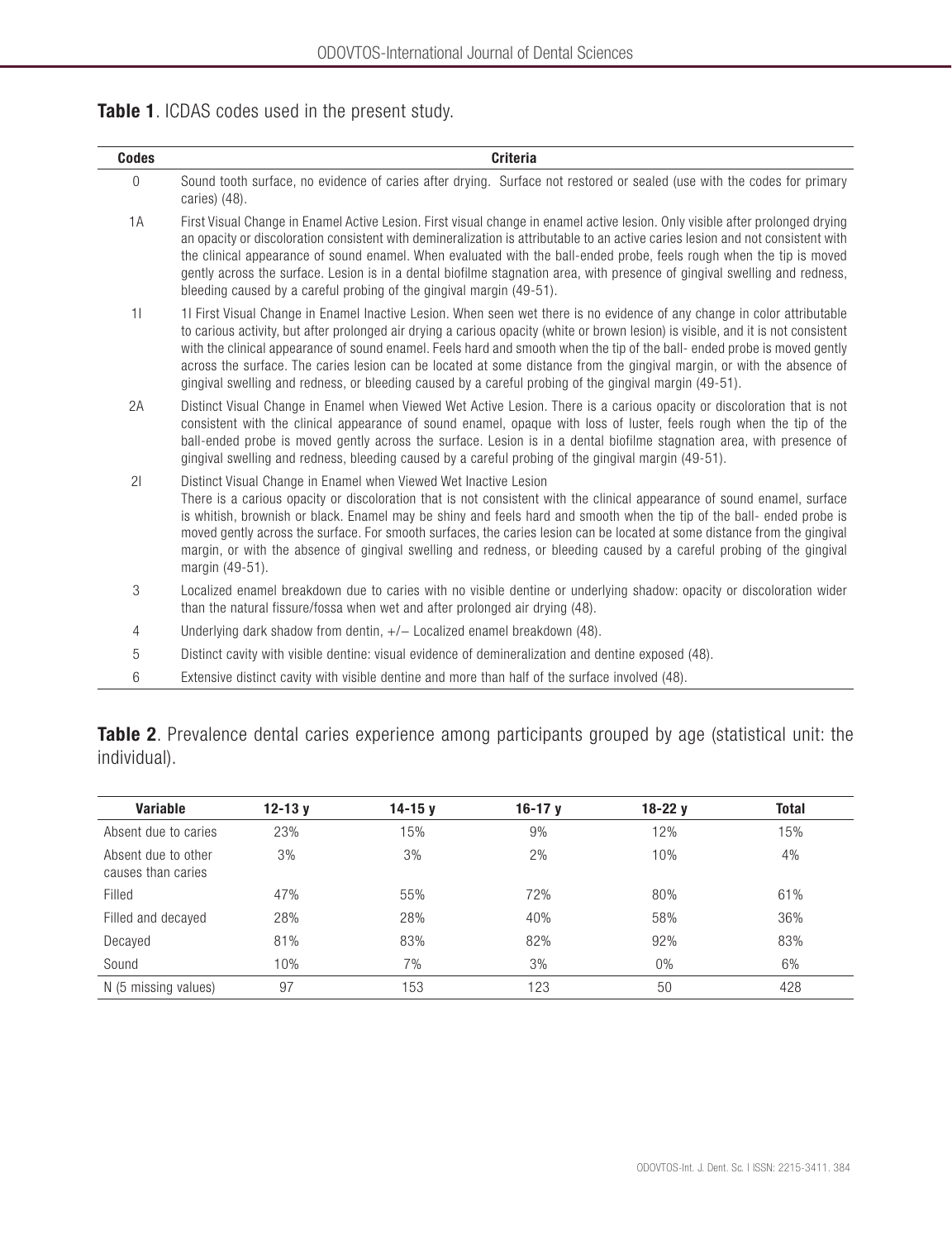Table 3. Prevalence of dental caries experience according to the total of present teeth (statistical unit: the tooth).

| Variable                               | Number of teeth | Percentage |
|----------------------------------------|-----------------|------------|
| Sound                                  | 8513            | 71,44%     |
| Absent due to caries                   | 116             | 0,97%      |
| Absent due to other causes than caries | 24              | 0,20%      |
| Filled                                 | 981             | 8,23%      |
| Filled and decayed                     | 251             | 2,11%      |
| Decayed                                | 2031            | 17,04%     |
| Total of permanent teeth               | 11916*          | 100,00%    |
| Total of temporary teeth               | 68              |            |
| Total of teeth                         | 11984**         |            |

Note:

\* Theoretical n for permanent teeth =11916 teeth. Calculated as follows:

428 (number of individuals) x 28 (number of present theoretical teeth) - 68 (temporary teeth excluded) = 11916

\*\* Total of theoretical  $N = 11984$  teeth. Calculated as follows:

Calculated as follows: 428 (number of individuals) x 28 (number of theoretical teeth =  $11984$ 

# Table 4. Prevalence of dental caries according to ICDAS codes.

| Variable                     | N     | $\%$    |
|------------------------------|-------|---------|
| Sound                        | 8513  | 71,4%   |
| Other categories             | 1121  | 9.4%    |
| Decayed / Filled and Decayed | 2282  | 19.2%   |
| Total                        | 11916 | 100,00% |
| ICDAS codes                  |       |         |
| 1A                           | 53    | 2,3 %   |
| 11                           | 543   | 23,8 %  |
| 2A                           | 226   | 9,9 %   |
| 21                           | 1065  | 46,7 %  |
| 3                            | 153   | 6,7 %   |
| $\overline{4}$               | 94    | 4,1 %   |
| 5                            | 127   | 5,6 %   |
| 6                            | 21    | 0,9%    |
| Total                        | 2282  | 19.2%   |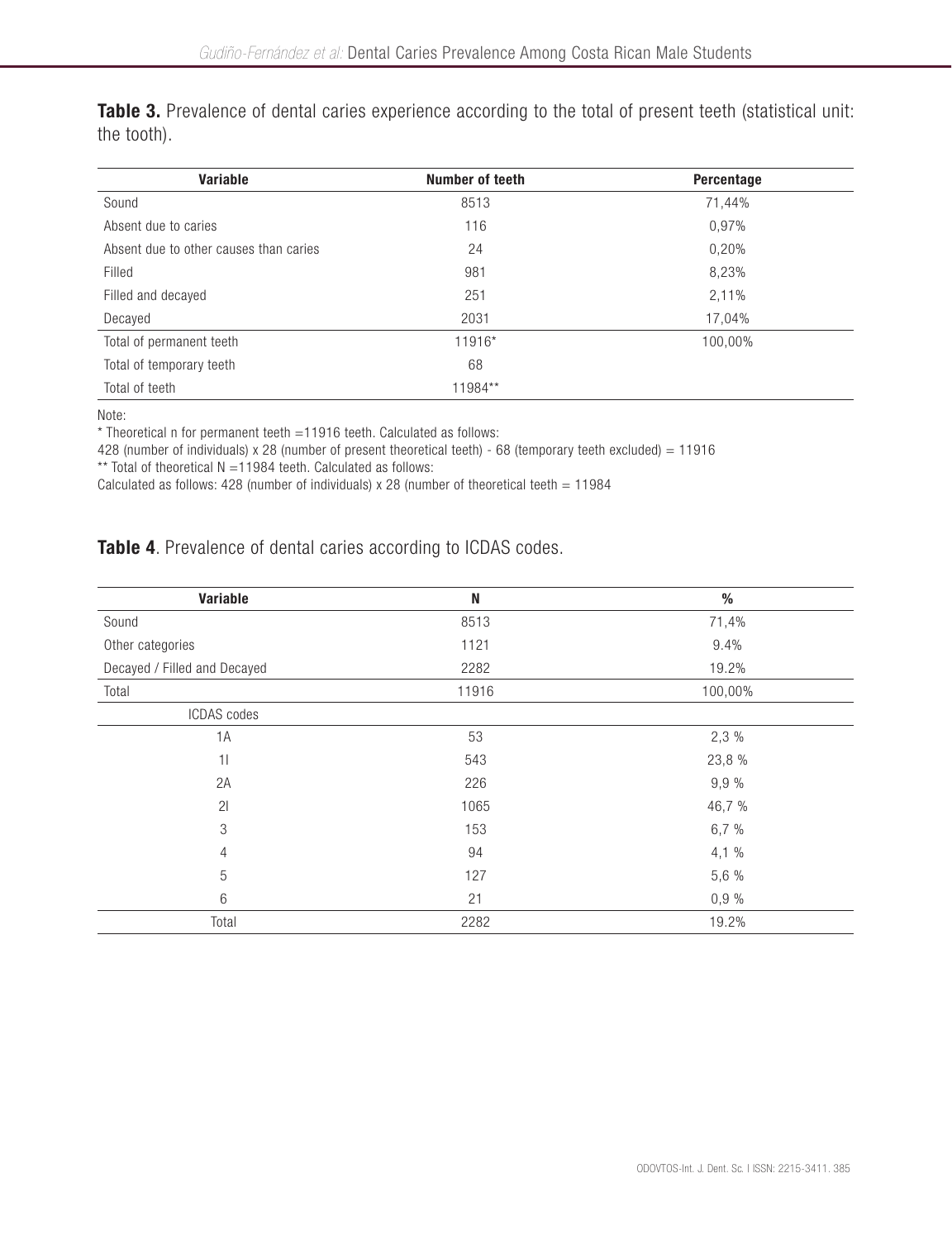| <b>Teeth number</b> | Percentage |
|---------------------|------------|
| 11                  | 9,8        |
| 12                  | 11,7       |
| 13                  | 4,7        |
| 14                  | 34,9       |
| 15                  | 25,9       |
| 16                  | 69,6       |
| 17                  | 43,2       |
| 21                  | 8,5        |
| 22                  | 14,1       |
| 23                  | $\sqrt{5}$ |
| 24                  | 36,7       |
| 25                  | 25,6       |
| 26                  | 69         |
| 27                  | 47,9       |
| 31                  | 0,2        |
| 32                  | 0,2        |
| 33                  | 0,7        |
| 34                  | 23         |
| 35                  | 26,5       |
| 36                  | 78,9       |
| 37                  | 62,9       |
| 41                  | 0,2        |
| 42                  | 0,5        |
| 43                  | 0,9        |
| 44                  | 25,8       |
| 45                  | 30         |
| 46                  | 79,8       |
| 47                  | 58,4       |

Table 5. Percentage of teeth with history of dental caries according to FDI nomenclature.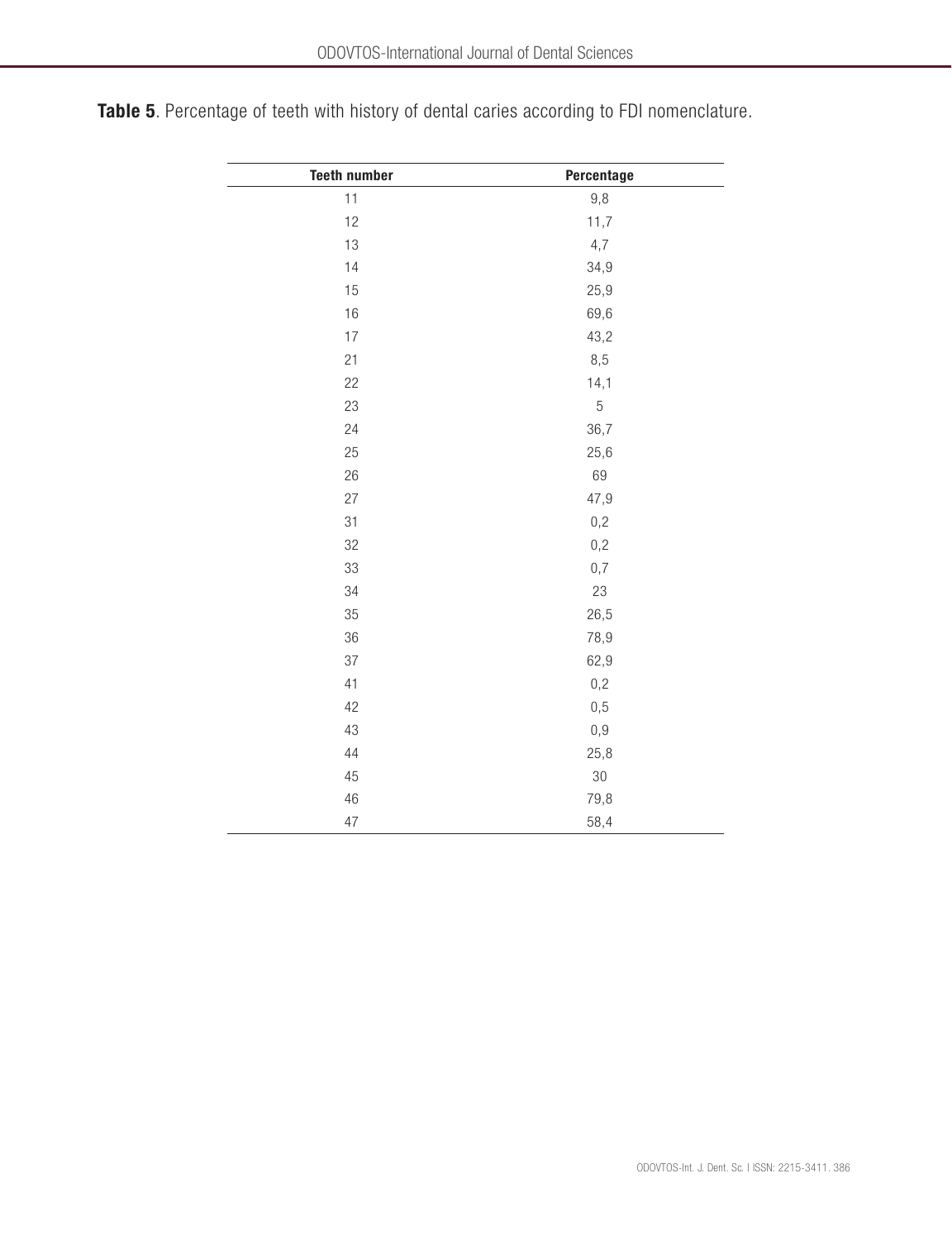# Table 6. DMFT calculated using different ICDAS thresholds.

| <b>ICDAS-II</b> $3-6 > 0$<br>Using code 4 as threshold for caries criteria (equivalent of the DMFT/WHO indicator) |      |             |  |
|-------------------------------------------------------------------------------------------------------------------|------|-------------|--|
|                                                                                                                   | N    | <b>Mean</b> |  |
| Decayed                                                                                                           | 338  | 0.79        |  |
| Absent due to caries                                                                                              | 116  | 0.27        |  |
| Filled                                                                                                            | 981  | 2.29        |  |
| Filled and decayed                                                                                                | 251  | 0.59        |  |
| Total                                                                                                             | 1686 |             |  |
| N                                                                                                                 | 428  |             |  |
| DMFT > 4                                                                                                          | 3,94 |             |  |

|                      | <b>ICDAS-II</b> $1-6 > 0$<br>Using ICDAS codes as threshold for caries criteria (up to code 1) |      |
|----------------------|------------------------------------------------------------------------------------------------|------|
|                      | N                                                                                              | Mean |
| Decayed              | 2031                                                                                           | 4.75 |
| Absent due to caries | 116                                                                                            | 0.27 |
| Filled               | 981                                                                                            | 2.29 |
| Filled and decayed   | 251                                                                                            | 0.59 |
| Total                | 3379                                                                                           |      |
| N                    | 428                                                                                            |      |
| DMFT > 1             | 7,89                                                                                           |      |

Table 7. Mean number of Decayed, Missing, and Filled Permanent Teeth (following ICDAS codes) according to age in the studied population (n=428).

| Age         | Mean | IC              | N   |
|-------------|------|-----------------|-----|
| $12 - 13$   | 6,1  | $[5.3 - 6.9]$   | 97  |
| 14          | 6,7  | $[5.5 - 8.0]$   | 74  |
| 15          | 8,5  | $[7.3 - 9.6]$   | 79  |
| 16          | 7,9  | $[6.8 - 9.0]$   | 67  |
| 17          | 8,4  | $[7.1 - 9.6]$   | 56  |
| 18 and over | 11,5 | $[10.3 - 12.6]$ | 50  |
| Missing     |      |                 | 5   |
| Total       | 7,89 |                 | 428 |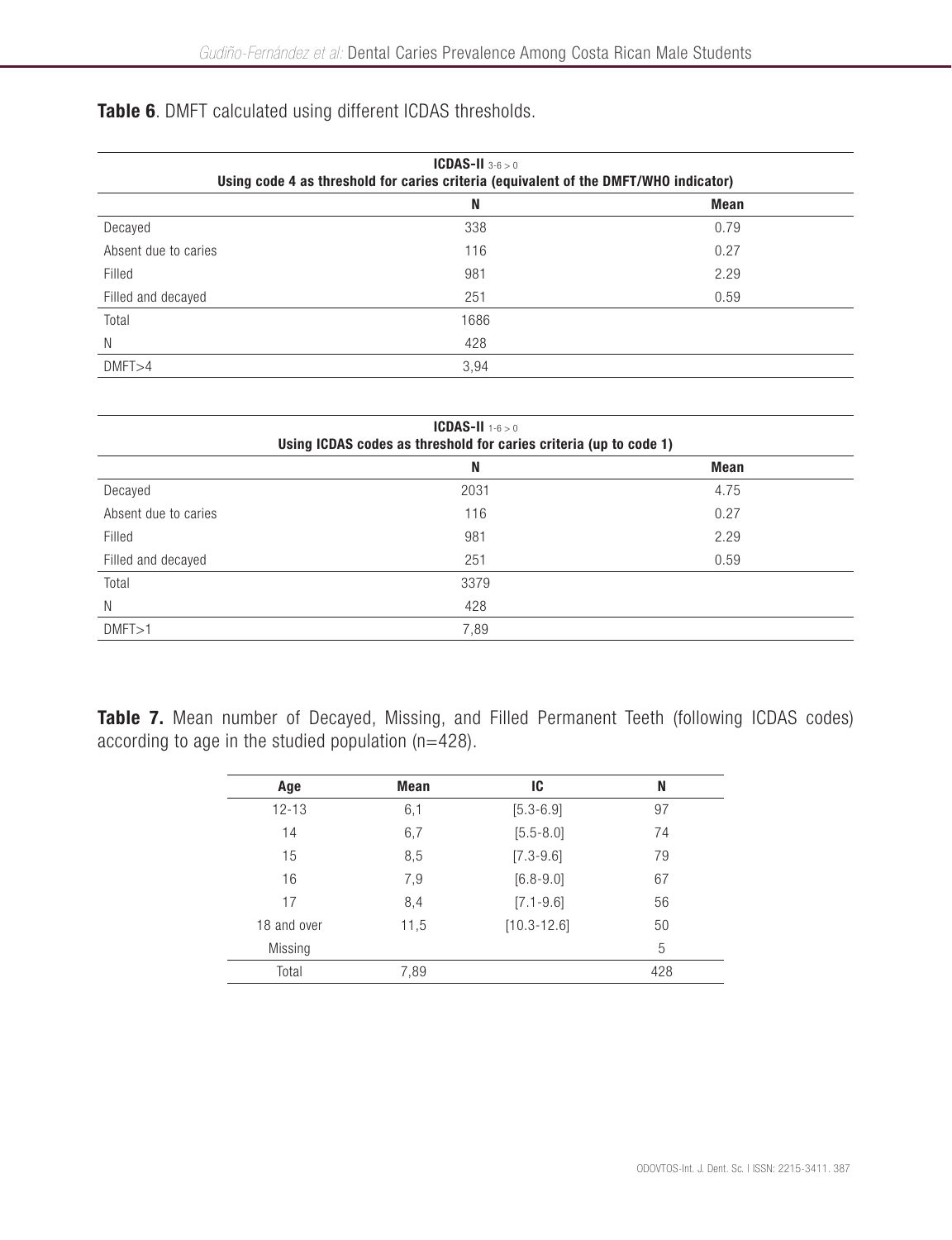# **DISCUSSION**

This study showed that prevalence of dental caries was 83% among young male from a boarding school in Costa Rica, while only 6% was classified as completely healthy. Additionally, when calculating DMFT-WHO indicator, the mean index using ICDAS-II 1-6>0 codes was estimated at 7.89 (using ICDAS code 1 as threshold). However, for ICDAS-II 3-6>0 (threshold considered at 4, following WHO definitions of caries), the index decreases to 3.94. Finally, we revealed that ICDAS-II codes 1 and 2 represented the large majority of dental decay lesions, and the most affected teeth were the lower and upper first permanent molars.

The prevalence of dental caries and mean DMFT index found in this study, is higher compared to certain international investigations conducted in children and adolescents. For instance, in a 2010 study in children and adolescents aged 5, 12 and 15 in Denmark (30), the DMFT index in was estimated at 2.2. A study in France estimated prevalence of dental caries in young students at 43% (31). However, these findings are difficult to compare, since the indicators and methodology used are not equivalent. There are relatively few studies using ICDAS-II among adolescents or young adults. Arangannal *et al*., presented, using ICDAS-II, that children and adolescents in India had an average prevalence of 68.8% (32). In Spain, a study indicated that prevalence using caries lesions ICDAS-II 1-6>0 as threshold for 15-year-old was 84.8%, quite similar to the findings in our study (33). Only one study has used ICDAS-II in Costa Rica, and it showed that caries prevalence among foster-care children aged between 2 and 17-year-old was estimated at 96.35% (18). Sugar availability and cultural-related factors, such as health behaviors, can explain the differences average prevalence found between countries (34). However, regarding Costa Rican's studies, differences can be partially explained by the existence of social inequalities in oral health. It is not surprising to find the highest caries prevalence in adolescents in foster-care, being an extremely vulnerable group cumulating several social and health risks. Our study sample represents as well a vulnerable population, coming mainly from socioeconomically disadvantaged areas and families. Thus, prevalence differences can be found if diverse socioeconomic groups are analyzed. The existence of a strong social gradient in oral health in Costa Rica was already been suggested in previous studies (35,36).

Regarding the caries experience–from an incipient carious lesion to the filled teeth–this study showed the least fillings (47%) to be found on the youngest population (12-13 years old). The group between 18-22 years exhibited the highest number of cavities (92%), and the largest number of teeth with fillings (80%). This can probably relate to an existent, but delayed, access to health care when it comes to dental treatments, strongly suggested by the relation to the percentage of participants that received dental care, which increases according to age. Of all examined teeth with history of disease, 39.9%, were restored or extracted, consistent with previous literature where the history of dental decay increases with age (33). According to Shulman and Cappelli: "the longer a tooth is exposed to the oral environment, the more time for the caries process to work. Although DMFT index increases with age, the contribution of decay decreases and that of the filled and missing components increases"(37).

Previous epidemiological surveys using ICDAS-II on adolescents in disadvantaged communities have revealed a higher prevalence of codes 1 and 2 compared to the other codes (38). In our study, the activity of dental caries was only evaluated at the initial stages, demonstrating that carious lesions can often become inactive and stop its advance. This indicates that oral health education and access to topical and community fluoridations (39), are essential to intervene in the natural progress of the disease avoiding severe stages (40).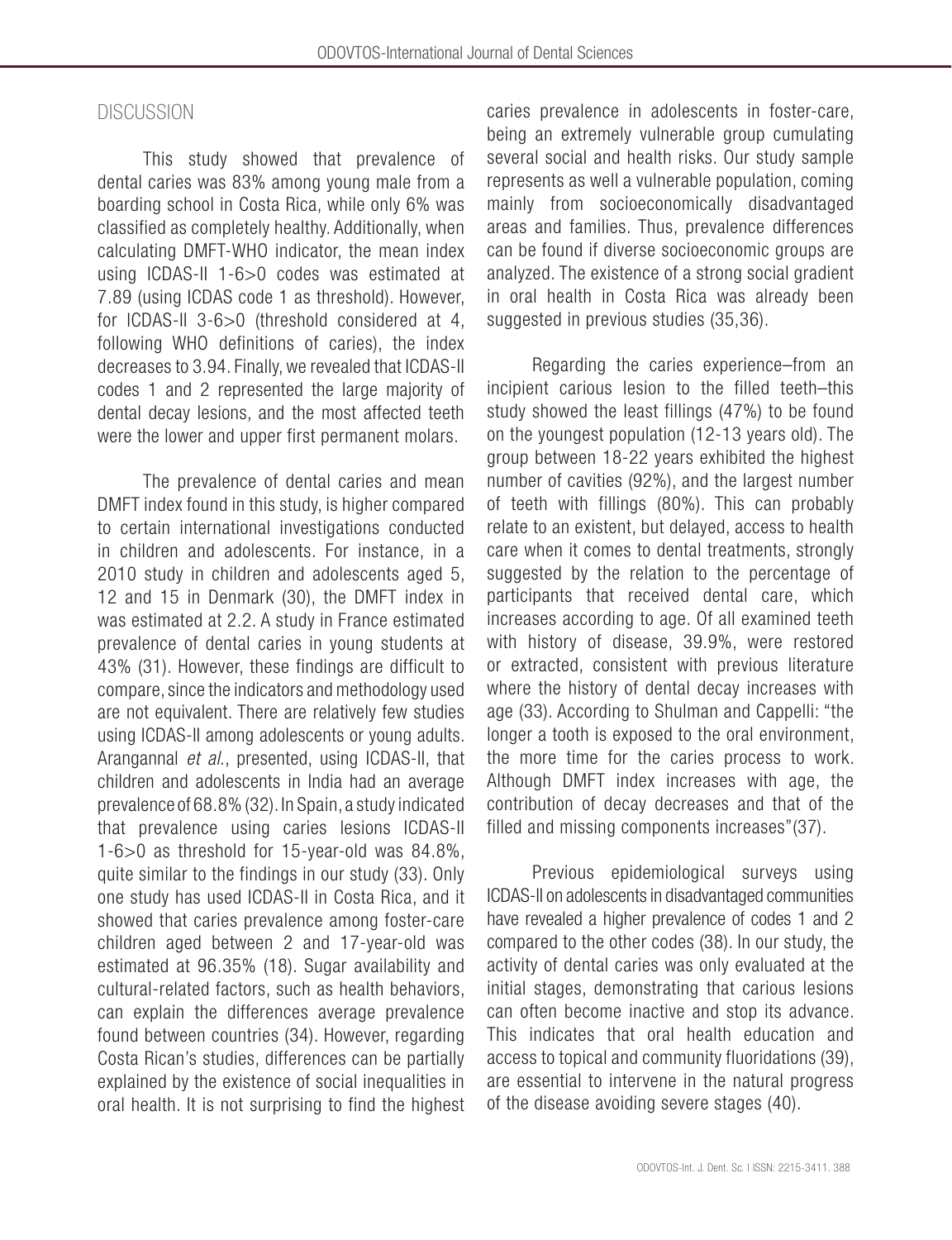We additionally showed that the lower and upper first permanent molars are the group of teeth more impacted with caries lesions. Due to the mean age of the participants, they had a higher number of permanent molars and premolars in active eruption process. In this process, the "groovefossa system" is under greater risk by the thick biofilm accumulation (41). There is also evidence that proper oral hygiene on the occlusal surface of partially erupted teeth is difficult (42), and there is a significant reduction in detectable dental biofilm in fully erupted teeth, compared to the partly erupted; because mechanical oral function of partially erupted teeth is limited (43,44). Matching with our results, it has already been reported that occlusal molars surfaces are the most caries susceptible of all. From the most susceptible to the least susceptible surfaces, it can be cited: occlusal surface of the four first molars, occlusal surface of the lower second molars, occlusal surface of the upper second molars, mesial surface of the upper first molars (45-47).

The main limitation of this study relates to the non-representative sample of young people. It was conducted in a sample with only young males, coming from socially deprived groups compared to the general population. However, the sample comprises individuals from all the national territory, and allowed to validate a study design for future epidemiological studies. It generates valuable data to present before financial institutions for future research projects. Future studies should be based in a representative sample of young individuals representing both sex/gender and all social groups in the country.

Despite these limitations, this study presents several strengths. It is the first research in Costa Rica adapting a study protocol exclusively for young individuals with a significant sample. We ran this study using a validated methodology such as ICDAS-II, with three calibrated examiners, producing robust and reproductible results.

# **CONCLUSION**

These findings have shown that dental caries experience continues to represent one of the main public health burdens in Costa Rica. Our study shows dental decay as the most prevalent disease in young male in socially and economically deprived groups. This justifies the need for new oral health promotion approaches, considering health and disease social determinants. Oral health education, preventive and not invasive dental treatments, such as timely and appropriate fluoride applications at the individual and community level, are to be considered. Finally, our study shows the urgency for the social security system to prioritize real access to healthcare for young people and adolescents in the country.

# REFERENCES

- 1. Gomaa N., Glogauer M., Tenenbaum H., Siddiqi A., Quiñonez C. Social-Biological Interactions in Oral Disease: A 'Cells to Society' View. Divaris K, editor. PLoS One [Internet]. 2016 Jan 11; 11 (1): e0146218. Available from: http://www.ncbi.nlm.nih. gov/pmc/articles/PMC4709106/
- 2. Kilian M., Chapple I.L.C., Hannig M., Marsh P.D., Meuric V., Pedersen A.M.L., et al. The oral microbiome - an update for oral healthcare professionals. Br Dent J. 2016; 221 (10): 657-66.
- 3. Fejerskov O., Larsen M.J. Demineralization and remineralization: the key to understanding clinical manifestations of dental caries. In: Kidd E, Fejerskov O, Edwina BN, editors. The Disease and Its Clinical Management. Third Edit. Oxford: Wiley-Blackwell; 2015. p. 155-70.
- 4. World Health Organization. Oral Health [Internet]. Available from: https://www.who. int/news-room/fact-sheets/detail/oral-health
- 5. Kassebaum N.J., Smith A.G.C., Bernabé E., Fleming T.D., Reynolds A.E., Vos T., et al.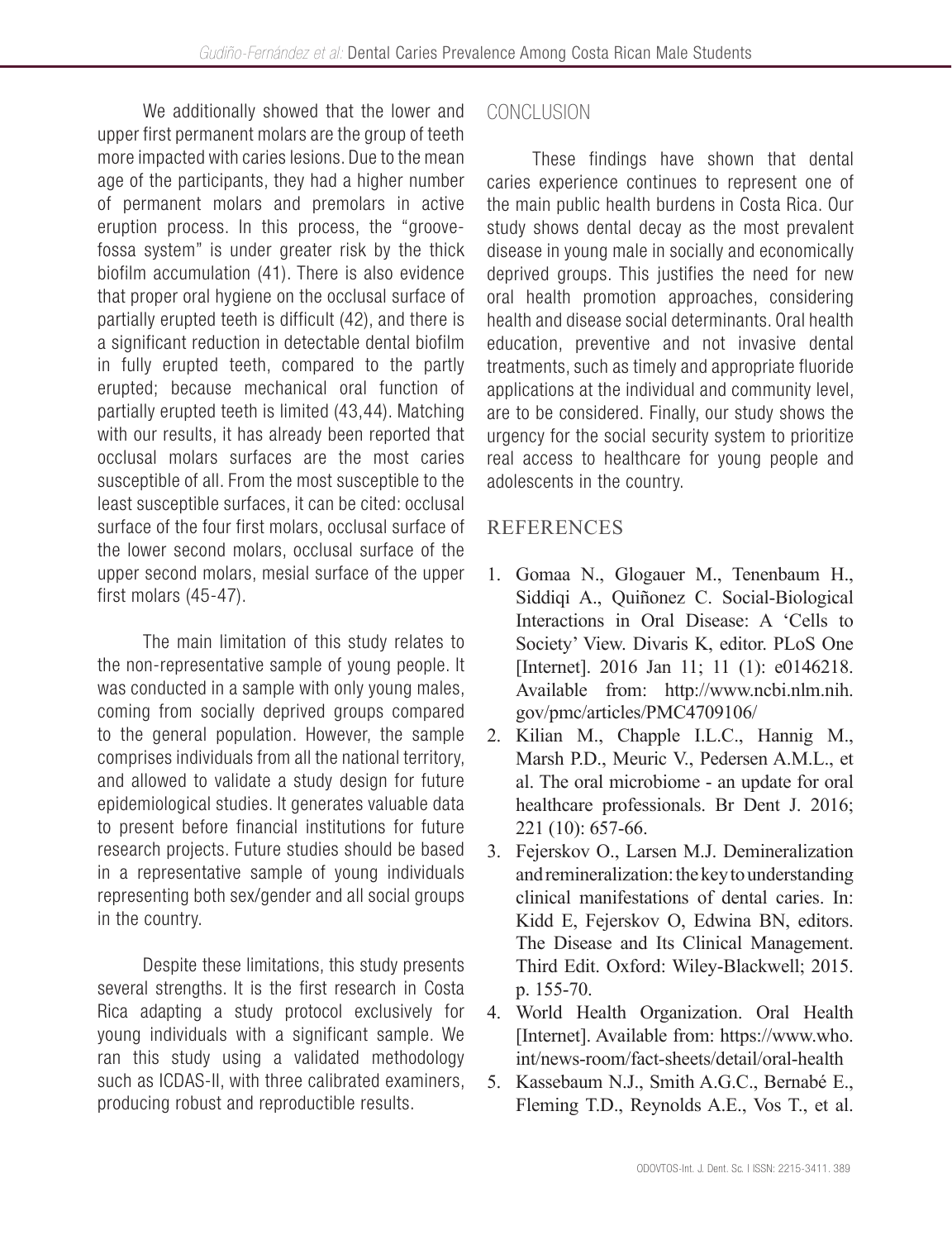Global, Regional, and National Prevalence, Incidence, and Disability-Adjusted Life Years for Oral Conditions for 195 Countries, 1990-2015: A Systematic Analysis for the Global Burden of Diseases, Injuries, and Risk Factors. J Dent Res [Internet]. 2017; 96 (4): 380-7. Available from: https://doi. org/10.1177/0022034517693566

- 6. FDI World Dental Federation. The Challenge of Oral Disease-A call for global action. The Oral Health Atlas. 2nd ed. Geneva; 2015. 120 p.
- 7. Kwan S., Petersen P.E. Equity, social determinant and public health programmes. Blas E., Kurup A.S., editors. Geneva; 2010. 293 p.
- 8. Schwendicke F., Dörfer C.E., Schlattmann P., Page L.F., Thomson W.M., Paris S. Socioeconomic inequality and caries: A systematic review and meta-analysis. J Dent Res. 2015; 94 (1): 10-8.
- 9. Petersen P.E. The World Oral Health Report 2003 WHO Global Oral Health Programme. Community Dent Oral Epidemiol. 2003; 31 Suppl 1: 3-23.
- 10. Masood M., Masood Y., Newton T. Impact of national income and inequality on sugar and caries relationship. Caries Res. 2012; 46 (6): 581-8.
- 11. WHO & UNICEF. Adolescent Health: the Missing Population in Universal Health Coverage [Internet]. 2019. p. 32. Available from: https://www.who.int/pmnch/media/ news/2018/Adolescent-Health-Missing-Population-in-UHC.pdf?ua=1
- 12. Warren J.J., Van Buren J.M., Levy S.M., Marshall T.A., Cavanaugh J.E., Curtis A.M., et al. Dental caries clusters among adolescents. Community Dent Oral Epidemiol [Internet]. 2017/07/03. 2017 Dec; 45 (6): 538-44. Available from: https://pubmed.ncbi.nlm.nih. gov/28671327
- 13. Santamaria R.M., Basner R., Schüler E., Splieth C.H. Inequalities in dental caries experience among 6-year-old German

children after the caries decline. Acta Odontol Scand [Internet]. 2015 May; 73 (4): 285-291. Available from: https://doi.org/10.3109/0001 6357.2014.939711

- 14. Marthaler T.M. Changes in dental caries 1953-2003. Caries Res. 2004; 38 (3): 173-81.
- 15. Petersen P.E., Bourgeois D., Ogawa H., Estupinan-Day S., Ndiaye C. The global burden of oral diseases and risks to oral health. Bull World Health Organ. 2005; 83 (9): 661-9.
- 16. Gimenez T., Bispo B.A., Souza D.P., Viganó M.E., Wanderley M.T., Mendes F.M., et al. Does the Decline in Caries Prevalence of Latin American and Caribbean Children Continue in the New Century? Evidence from Systematic Review with Meta-Analysis. PLoS One [Internet]. 2016 Oct 21; 11 (10):e0164903-e0164903. Available from: https://pubmed.ncbi.nlm.nih.gov/27768737
- 17. Brenes W., Sosa D. Epidemiología bucal y accesibilidad a los servicios adontológicos de un grupo de adolescentes. Rev costarric cienc méd [Internet]. 1986; 1 (1): 331-7. Available from: https://www.binasss.sa.cr/revistas/ rccm/v7n4/art5.pdf
- 18. Solis-Riggioni A., Gallardo-Barquero C., Chavarria-Bolanos D. Prevalence and Severity of Dental Caries in Foster-Care Children and Adolescents. J Clin Pediatr Dent. 2018; 42 (4): 269-72.
- 19. Tere Salas M., Solórzano I., Chavarría P. Documento técnico #6 - Encuesta Nacional de Salud Oral - Caries Dental [Internet]. San José, Costa Rica; 1999. Available from: http:// www.binasss.sa.cr/opac-ms//media/digitales/ Encuesta nacional de salud oral 1999.pdf
- 20. WHO. Mean number of Decayed, Missing, and Filled Permanent Teeth (mean DMFT) among the 12-year-old age group [Internet]. Available from: https://www.who.int/data/gho/ indicator-metadata-registry/imr-details/3812
- 21. Herrero R., Ortíz Barboza A., Muñoz G., Torres G., Guevara M., Vargas R.M., et al.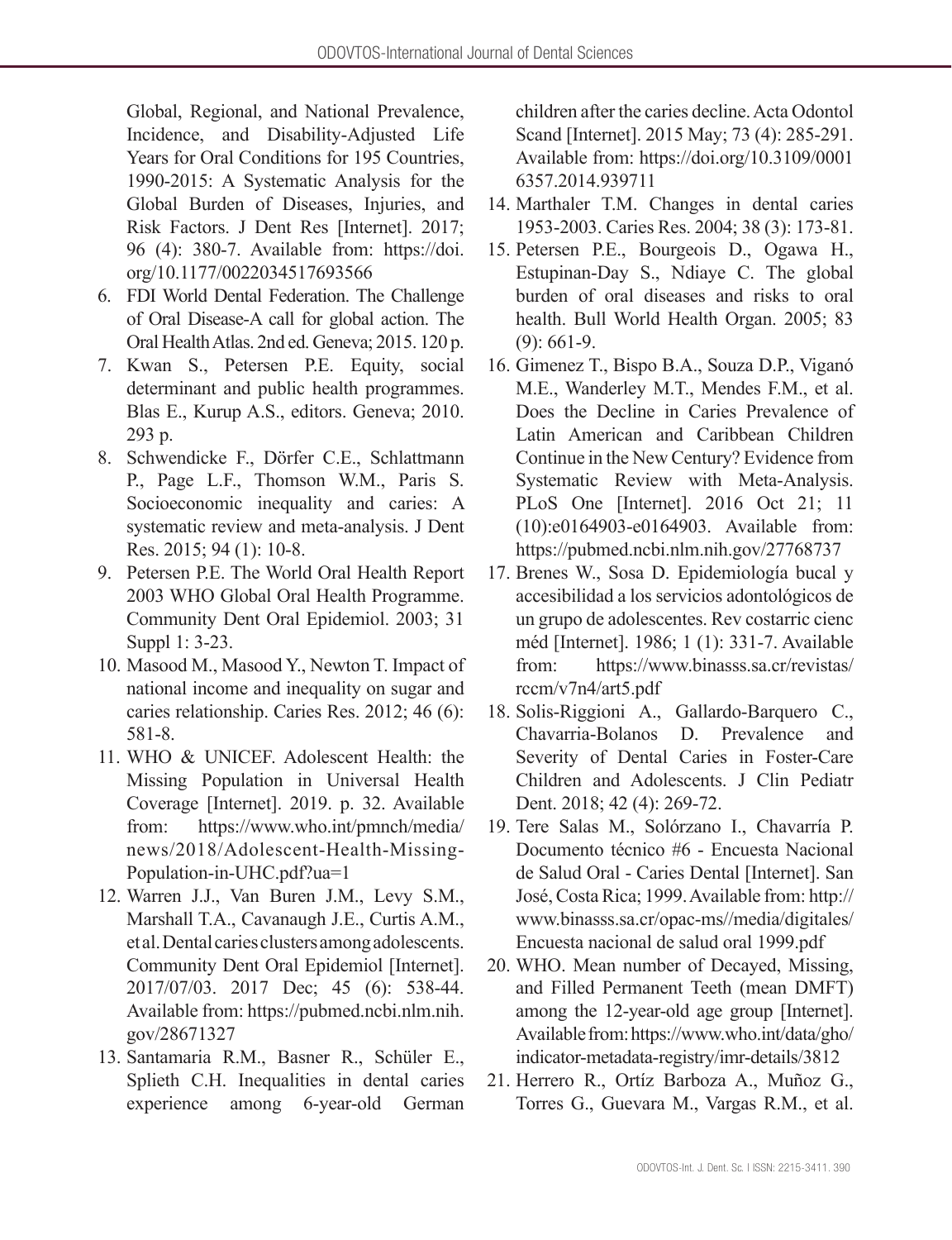Costa Rica. In: Curado MP, Edwards B, Shin HR, Storm H, Ferlay J, Heanue M, et al., editors. Cancer incidence in five continents: vol IX. Lyon; 2007. p. 961.

- 22. WHO. Dentistry personnel [Internet]. Global Health Observatory data repository. 2013. Available from: https://apps.who.int/gho/ data/node.main.HWF2
- 23. Peraza-Valverde J., Vega-Espinoza A. Estudio de oferta de servicios odontológicos 2012-2014. Rev Científica Odontológica. 2014; 10 (1): 9-22.
- 24. Barboza-Solís C., Brenes-Gómez W., Brenes-Vásquez L. Evolution of the demographic characteristics of the population of dental professionals in the college of dental surgeons of Costa Rica between 1951-2017. Rev Científica Odontológica. 2019; 15 (1): 1-9.
- 25. Pitts N.B., Bds F., Rcs F.D.S., Fds E., Edin R.C.S., Uk F., et al. ICCMS TM Guide for Practitioners and Educators.
- 26. Ismail A.I., Sohn W., Tellez M., Amaya A., Sen A., Hasson H., et al. The International Caries Detection and Assessment System (ICDAS): an integrated system for measuring dental caries. Community Dent Oral Epidemiol. 2007 Jun; 35 (3): 170-8.
- 27. Dikmen B. ICDAS II CRITERIA (International Caries Detection and Assessment System). J Istanbul Univ Fac Dent [Internet]. 2015; 49 (3): 63-72. Available from: http://dx.doi. org/10.17096/jiufd.38691
- 28. FDI World Dental Federation. FDI Two-Digit Notation [Internet]. Available from: https:// web.archive.org/web/20070401074213/ http://www.fdiworldental.org/ resources/5\_0notation.html
- 29. World Health Organization. Mean number of Decayed, Missing, and Filled Permanent Teeth (mean DMFT) among the 12-year-old age group [Internet]. Available from: https:// www.who.int/data/gho/indicator-metadataregistry/imr-details/3812
- 30. Christensen L.B., Petersen P.E., Hede B. Oral health in children in Denmark under different public dental health care schemes. Community Dent Health. 2010 Jun; 27 (2): 94-101.
- 31. FEUR E., LABEYRIE C., BOUCHER J., EID A., CABUT S., DIB S., et al. Indicateurs de santé chez les collégiens et lycéens du Val-de-Marne, France, en 2005: excès pondéral, atteinte carieuse et risque de dépression. Bull épidémiologique Hebd [Internet]. 2007;1 (4): 29-33. Available from: http://www.refdoc.fr/ Detailnotice?idarticle
- 32. Arangannal P., Mahadev S.K., Jayaprakash J. Prevalence of dental caries among school children in Chennai, based on ICDAS II. J Clin Diagnostic Res. 2016; 10 (4): ZC09-12.
- 33. Almerich-Silla J-M, Boronat-Ferrer T, Montiel-Company J-M, Iranzo-Cortes J-E. Caries prevalence in children from Valencia (Spain) using ICDAS II criteria, 2010. Med Oral Patol Oral Cir Bucal. 2014 Nov;19 (6): e574-80.
- 34. Macgregor I.D., Balding J., Regis D. Toothbrushing schedule, motivation and "lifestyle" behaviours in 7,770 young adolescents. Community Dent Health. 1996 Dec; 13 (4): 232-7.
- 35. Barboza Solís C., Fantin R. The Role of Socioeconomic Position in Determining Tooth Loss in Elderly Costa Rican: Findings from the CRELES Cohort . Vol. 19, Odovtos International Journal of Dental Sciences . scielo ; 2017. p.79-94.
- 36. Fantin R., Delpierre C., Kelly-Irving M., Barboza Solis C. Early socioeconomic conditions and severe tooth loss in middleaged Costa Ricans. Community Dent Oral Epidemiol. 2018 Apr; 46 (2):178-84.
- 37. Shulman J.D., Cappelli D.P. Epidemiology of Dental Caries. In: Cappelli DP, Mobley C.C., editors. Prevention in Clinical Oral Health Care. Elsevier; 2008. p. 2-13.